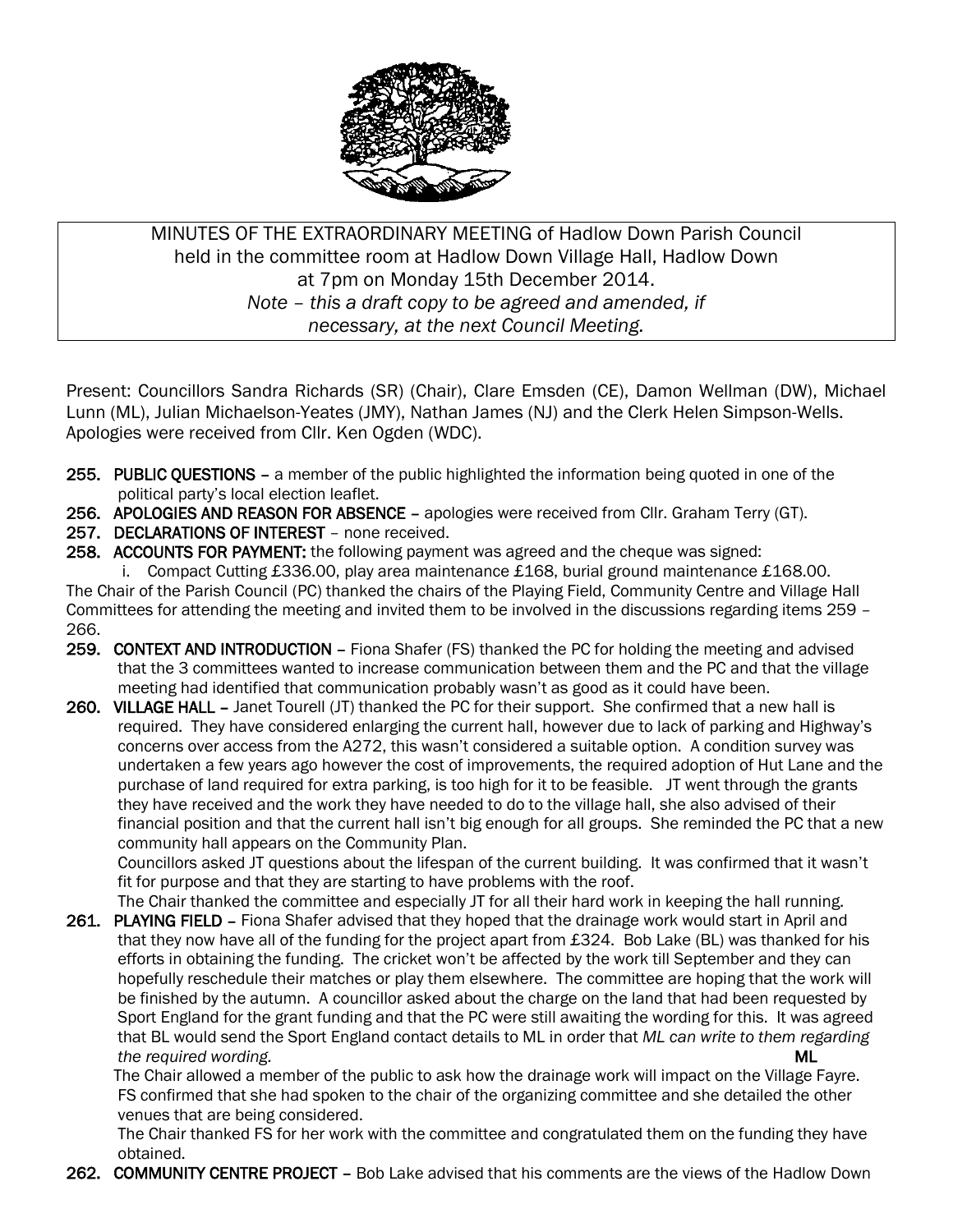Community Centre committee (HDCC). They feel worried and frustrated that they haven't been kept in the loop regarding the lease with the St Mark's School House Trust for the land at the entrance to the Playing Field. They aren't going to push ahead with the new community centre (CC) until the matter of the lease is resolved. The Chair advised that the Trustees asked for the discussions regarding the land to be kept confidential and that the PC have asked on a couple of occasions to be released from this however the Trustees have continued to want it to remain confidential*. She will speak to them to see if some information can be released.* SR

 A councillor confirmed that he has requested that when the situation is resolved that the closed session minutes be put in the public domain.

 BL confirmed that the disposal of the village hall (VH) will be a decision for the PC and the VH committee and the disposal of the pavilion will be a decision for the PC and the playing field committee. The only option for the pavilion is demolition.

 BL updated the meeting on the HDCC finances and confirmed that the committee need guidance from the PC regarding the disposal of the VH and whether the PC would pay for its demolition.

 A councillor updated the meeting on the situation regarding the building of the new hall in Buxted and WDC's requirements regarding the old Reading Room.

 BL confirmed that the committee were considering applying to the PC for a grant for 2015/16 however they were advised that they wouldn't get this unless the appendices for the Business Plan had been completed. He has obtained costings from architects and would like the PC to contribute on a pro-rata basis towards these costs. He expressed concern that the PC is not supporting the new CC and questioned whether councillor's personal views were conflicting with their views as councilors. He asked for the PC's support. The Chair confirmed that in the PC's minutes and from votes taken it can be seen that they support a new CC.

 A member of the public confirmed that a few years ago the PC had passed a resolution supporting the new CC.

 The Chair confirmed that the main item required from the appendices relates to the financing of the project. If the PC is going to need to fund some of the project they will need to be aware of this at an early stage. BL advised that this had never been communicated to them and that they need to do the design to be able to know what the costs would be however, they need some funding in order to do the design. BL advised of the possible cost for the designs and that they would be looking at the PC contributing 50% of this. *BL agreed to send the PC details of the timescale and amounts of payments for the architects' work*. This will be needed before the 13<sup>th</sup> Jan PC meeting when the 2015/16 precept will be agreed. **BL**  By 2016 the Playing Field should be earning an income as it will be able to be hired by football and cricket teams.

 The PC agreed with everything the Chair had said. A councillor commented that they represented the villagers, some of which have concerns over money been spent on a new CC. BL highlighted that a new CC was 1 of the PC's priorities and that in the village survey nearly 70% of responders wanted a hall on a new site.

 The Clerk advised that if the PC had to apply for a loan that they would need financial documentation from HDCC for the application. BL confirmed that this wouldn't be a problem.

 A member of the public highlighted that the Business Plan wasn't yet on the HDCC website, *JT to investigate.* JT

- 263. SUPPORT FROM THE PARISH COUNCIL it was felt that quarterly meetings should be held between the PC and the committees' representatives. The Chair highlighted that due to the way PC's are governed, that the PC needed to have sufficient notice if they need to make any decisions as these would have to be made at a PC meeting.
- 264. FUTURE PLANS FOR THE COMMITTEES AND THE VILLAGE HALL AND LAND the Chair advised that there are a number of options regarding the VH, one is to see if the situation regarding the Ashdown Forest 7km zone changes, another is to pull it down. The Chair invited views from the PC, it was suggested to pull it down and make it into a green space, although it was highlighted that it would be expensive to demolish. The chair confirmed that the PC can't make a decision until the lease has been surrendered to them and therefore discussions with the VH committee can only be held at this stage. It was felt that planning advice should be obtained from WDC however a decision on the way forward wouldn't be made till later in 2015.

 A councillor highlighted that at the HDCC village meeting that it was discussed about meeting with the PC to identify options for the village hall and to then present these to the public.

 The Chair confirmed that the PC would discuss with the village if they wanted to get a loan for the building of the CC and they would also speak to the village regarding any plans they have for the village hall site. BL confirmed that HDCC will have a public meeting before they submit their planning application.